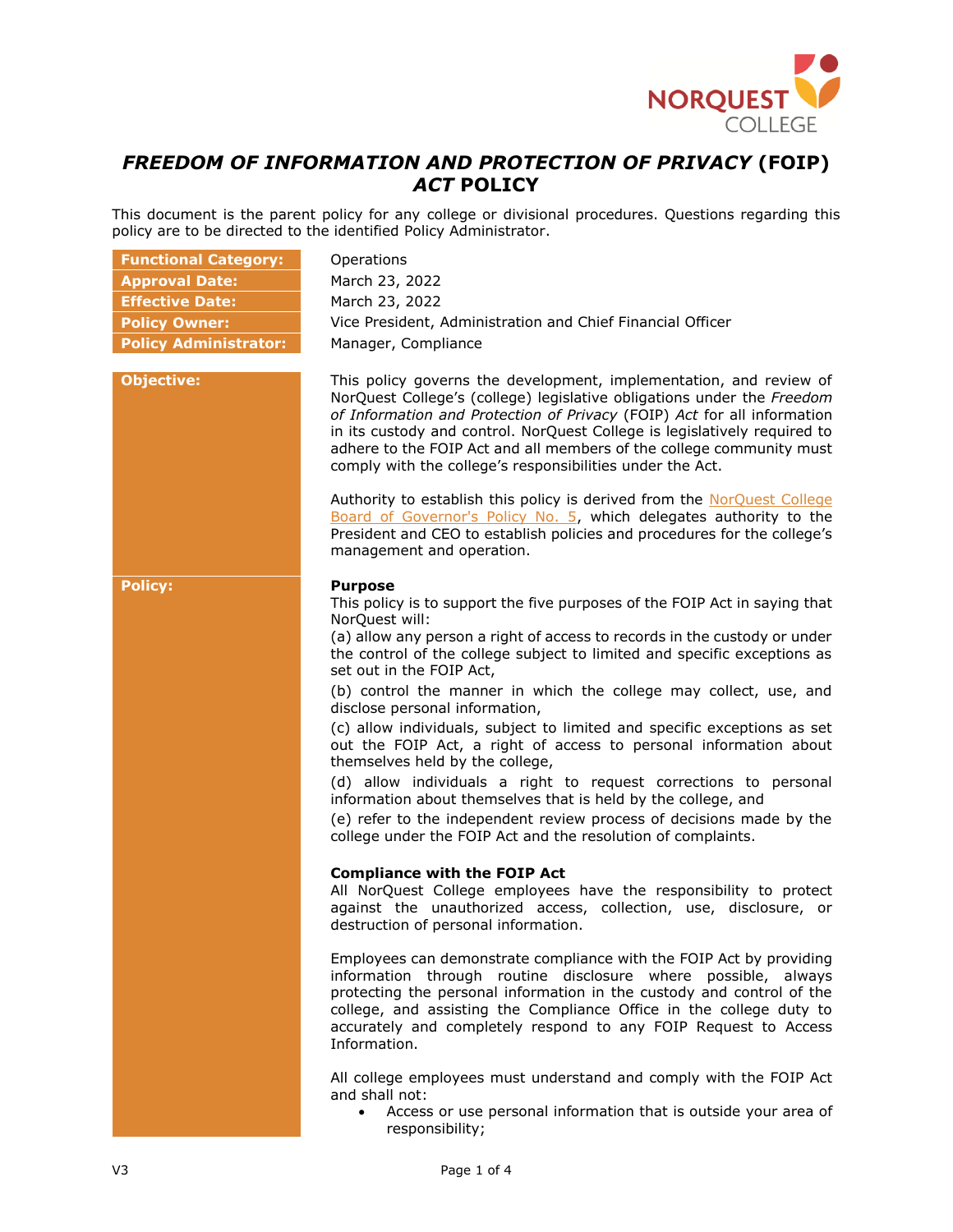

- Destroy official records that have not met their retention periods within the Records Retention and Disposition Schedule;
- Disclose personal information to a third party without proper authorization;
- Avoid participating in the processing of a FOIP Request to access information when required to do so as directed by the Compliance Office.

## **Delegation Authority**

The power to delegate authority to make decisions under the FOIP Act falls to the head of the public body. The President and CEO of NorQuest College as the head of the public body, and as decided upon in the NorQuest Delegation Authority Matrix, has the delegation authority.

## **Non-Compliance**

Non-compliance with this policy, as supported by the Act, may result in disciplinary action and/or penalties as per section 92 of the FOIP Act.

Violations: All employees are expected to be aware of and uphold their obligations under the FOIP Act as reflected in college policy, procedure, and Digital Security standards.

Employees are responsible for adherence to the FOIP Act and for following the requirements within the *Freedom of Information and Protection of Privacy* (FOIP) *Act* Policy and its related procedures. Violations may result in individual disciplinary penalties up to and including termination.

In keeping with the [Code of Conduct Policy,](https://www.norquest.ca/about-us/policies-procedures/human-resources/code-of-conduct-policy.aspx) a malicious breach, data leak, and/or repeated breach offences under the FOIP Act could result in disciplinary action up to and including termination of an employee's employment, or of a board member's relationship with NorQuest. In these circumstances, the Compliance Office will provide the signed Privacy Breach Reporting Form to People and Culture to review and determine if an investigation under the college Code of Conduct Policy or Respectful Workplace and Learning Environment Procedure is warranted.

## **Training**

Upon commencement of employment with the college, staff must successfully complete the Compliance FOIP Fundamentals online course. The course must then be repeated on a two-year refresher cycle or as required by Compliance as a mitigation measure in response to a breach of personal information under the FOIP Act. FOIP Training progress will be administered and tracked by the college.

**Definitions: Applicant**: is the person who submits a formal Access to Information Request. The right of access extends to all persons this includes students, employees, and members of the public.

> **College community**: any student, faculty, administrative or staff member of the college, member of the public serving in a recognized capacity for the college, guardian of an underage student acting on behalf of the student in the college community, and employee of an agency contracted by the college.

**Compliance Office:** office responsible for providing overall support for the coordination and maintenance of the college's policies and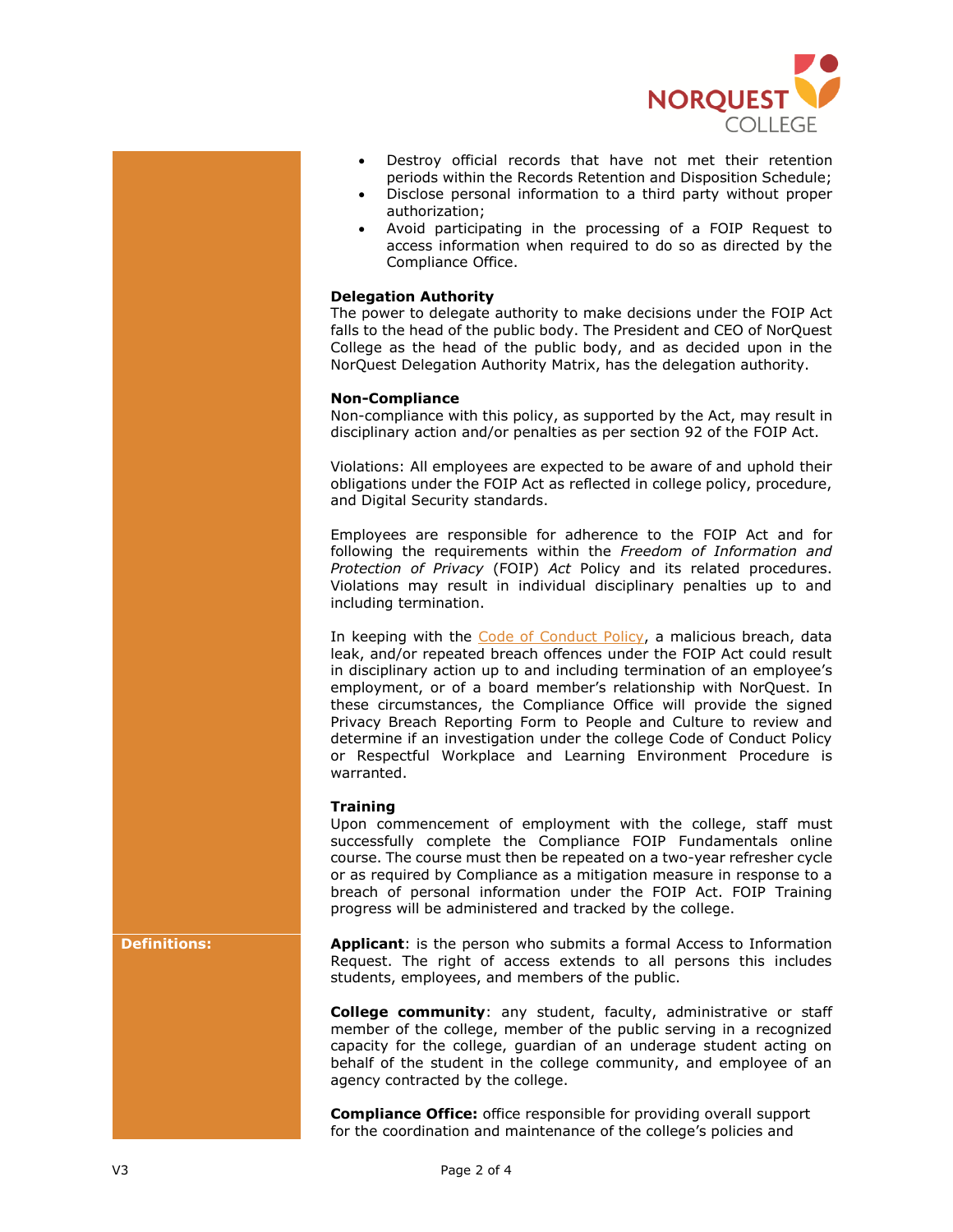

procedures. Compliance provides direct support throughout the design, implementation, maintenance and retirement of all college policies and procedures**.**

**Delegation:** the formal process whereby the head of a public body authorizes an employee or officer within the public body to perform certain duties or to exercise certain powers or functions of the head under the Act. A delegation under the Act must be in writing. The formal process whereby the head of a public body authorizes an employee or officer within the public body to perform certain duties or to exercise certain powers or functions of the head under the Act. A delegation under the Act must be in writing.

**Employee:** under the FOIP Act and for the purposes of this policy, an employee includes a person who performs a service for the college as an appointee, volunteer or student or under a contract or agency relationship with the college.

**Personal Information:** means recorded information about an identifiable individual, including:

- the individual's name, home address and/or home telephone number;
- the individual's business address and/or business telephone number\*;
- the individual's race, national or ethnic origin, colour, or religious or political beliefs, or associations;
- the individual's age, sex, marital status, or family status;
- an identifying number, symbol, or other particular assigned to the individual;
- the individual's fingerprints, other biometric information, blood type, genetic information, or inheritable characteristics;
- information about the individual's health and health care history, including information about a physical or mental disability;
- information about the individual's educational, financial, employment or criminal history, including criminal records where a pardon has been given;
- anyone else's opinions about the individual; and
- the individual's personal views or opinions, except if they are about someone else.

\*Note: Business contact information is a type of personal information that is routinely disclosed in a business or professional context. The disclosure of business contact information, in and of itself, is not usually an unreasonable invasion of privacy as per section 40(1)(bb.1) of the FOIP Act.

**Privacy Breach (breach):** means a loss of, unauthorized access to, or unauthorized disclosure of personal information.<sup>1</sup>

**Record**: recorded information created, received, and maintained by an organization or individual in pursuance of its legal obligations or in the transaction of business. Means a record of information in any form and includes notes, images, audiovisual recordings, x-rays, books, documents, maps, drawings, photographs, letters, vouchers and papers and any other information that is written, photographed, recorded or

ł

<sup>&</sup>lt;sup>1</sup> From [www.oipc.ab.ca.](http://www.oipc.ab.ca/)